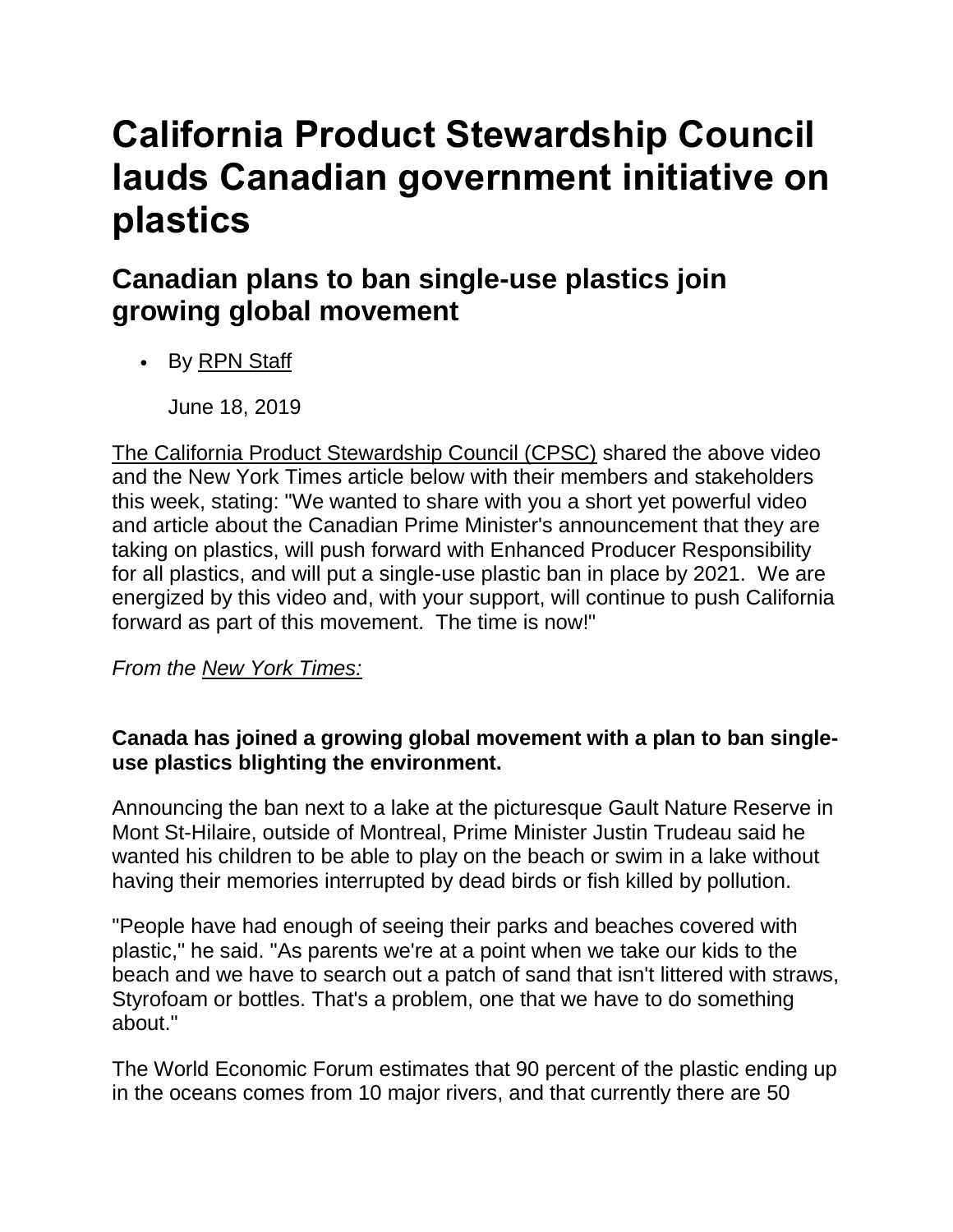million tons of plastic in the world's oceans. Environmental experts say plastic bags can take centuries to degrade.

The move by Canada comes as countries and cities across the world have been seeking to ban or phase out the use of plastic products, and plastic bags in particular. In March New York State announced plans for a ban on most types of single-use plastic bags for retail sales after similar bans in California and Hawaii.

Mr. Trudeau noted that Canada threw away 8 billion Canadian dollars' worth of plastic material each year. According to Environment and Climate Change Canada, the national environmental agency, that includes more than 34 million plastic bags each day. By recycling and reusing plastic, Mr. Trudeau said, the country could reduce pollution, create 42,000 jobs and protect the environment.

Mr. Trudeau's announcement comes as he is gearing up for a general election at the end of this year, in which climate change and the environment are expected to figure prominently and are viewed as issues that resonate with voters, in particular the younger generation.

The government said it would undertake scientific analysis before determining which plastic products to ban as early as 2021. But Mr. Trudeau said Canada expected to follow the example of the European Union, which voted in March to ban 10 single-use plastics that most often end up in the ocean, including plastic cutlery, plates and cotton-swab sticks.

The bloc introduced the legislation after its research showed that plastics made up 80 percent of marine litter on European beaches, threatening the coastal environment.

Some retailers in Canada have become creative to try and discourage consumers from using plastic bags, including by shaming them.

Shoppers at East West Market in central Vancouver who decide to pay for a plastic bag are given a bag with an embarrassing logo emblazoned on it like "Into the Weird Adult Video Emporium," "Dr. Toews Wart Ointment Wholesale" or "The Colon Care Co-Op."

"It's hard to always remember a reusable bag," the store wrote on its "We redesigned our plastic bags to help you never forget again."